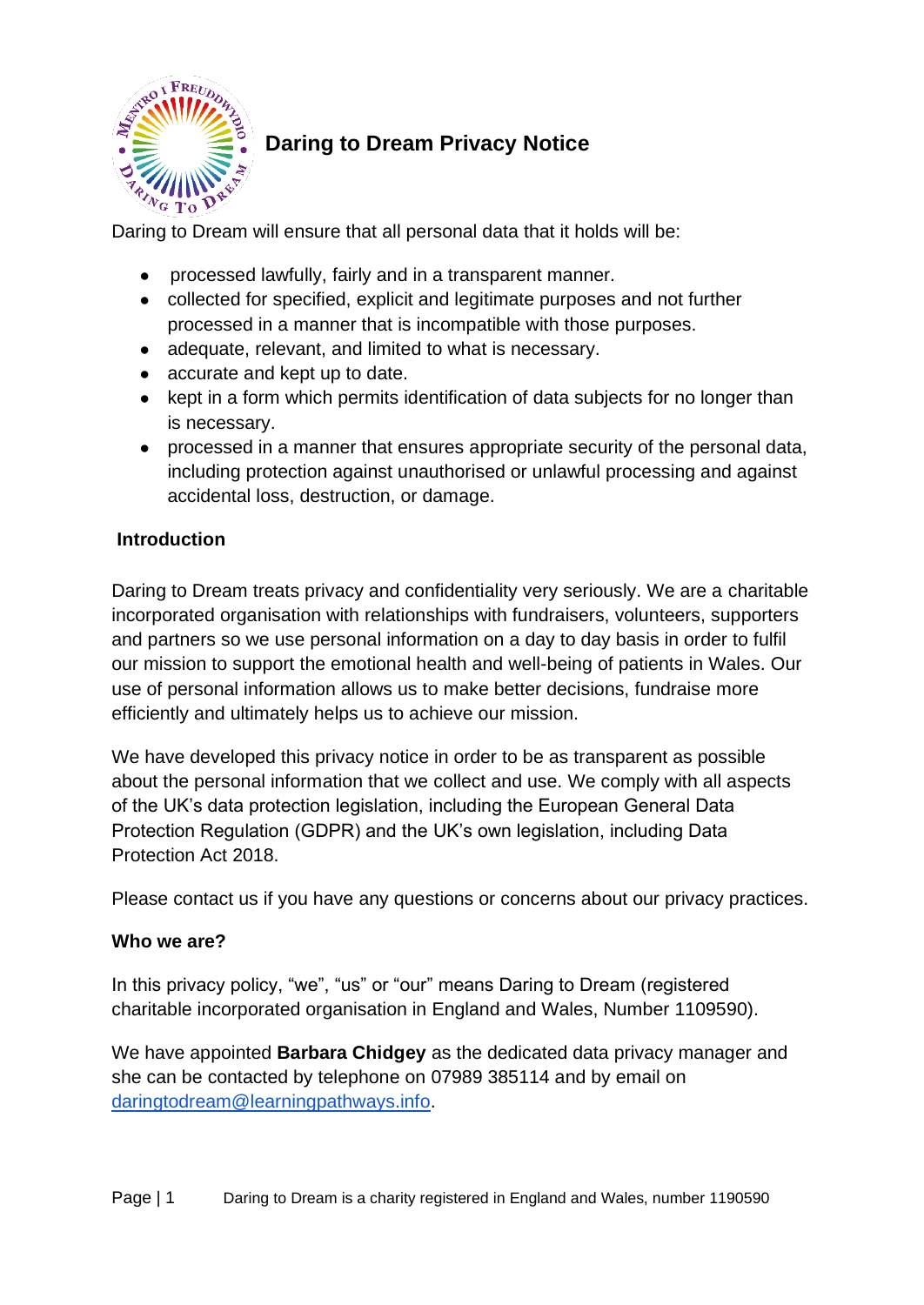

# **What does this notice cover?**

This policy contains important information about:

- how we collect your personal information
- · the personal information that we collect and use
- · the lawful bases we rely on to collect and use personal information
- · why we collect and use personal information
- · sharing your personal information
- · when we transfer personal information outside of the EEA
- · how long we keep information
- · how we ensure personal information is secure and
- · your privacy rights

#### **How we collect information about you**

We collect information in the following ways:

· You may give us information when you sign up for one of our events, fundraise for us, donate, register as a volunteer with us or otherwise communicate with us

· When you use our website, we collect your personal information using cookies and other tracking methods

· In addition, we receive information about the type of device you are using to access our website or apps or the settings on that device, including what kind of device, what operating system, device settings and so on

Your information may be shared with us by independent organisations, including for example:

Professional fundraising agencies

· Independent event organisers e.g. Cardiff 10K run, sites such as Just Giving or Virgin Money Giving

·Online booking sites such as tocyn.cymru or Eventbrite.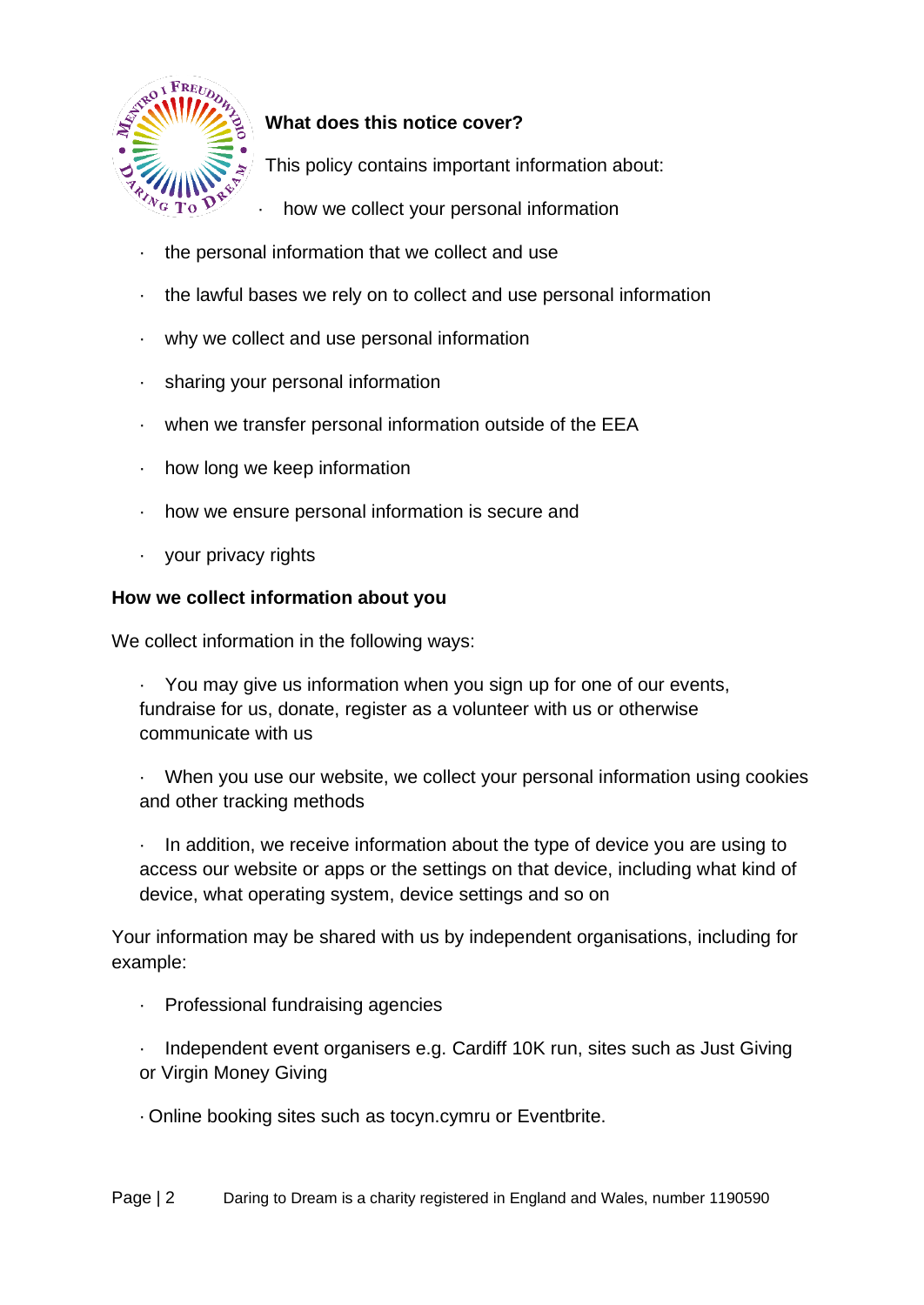

# **Social Media:**

Depending on your settings or the privacy policies for social media and messaging services like Facebook, whatsapp or twitter, you

might give us permission to access information from these services, for example when you publicly tag us in an event photo.

#### **Categories of personal information that we hold**

The personal information that we collect includes:

- · your name (including any preferences about how they like to be called);
- · your contact details (including postal address, telephone number, email address(es), social media identity / identities
- · your date of birth
- · your gender
- · if you volunteer for us, information necessary for us to progress these applications and assess your suitability
- · information about your activities on our website and about the device you used to access these, for instance your IP address and geographical location
- · Information about event and activities that you have shown interest in
- · Information relating to your health (for example if you are taking part in an event for health and safety purposes)
- · Information you may choose to share with us about your experience of e.g. ill health, where you have left us a legacy, any information regarding next of kin with which you may have provided us in order that we can administer this
- · Information as to whether you are a tax payer in order that we can claim gift aid
- · Age, sexual orientation, disability and nationality and ethnicity information for monitoring purposes
- · Any other personal information that you provide to us.

Some of the personal information you may share with us falls under what is deemed as sensitive personal information. Examples of this type of data include information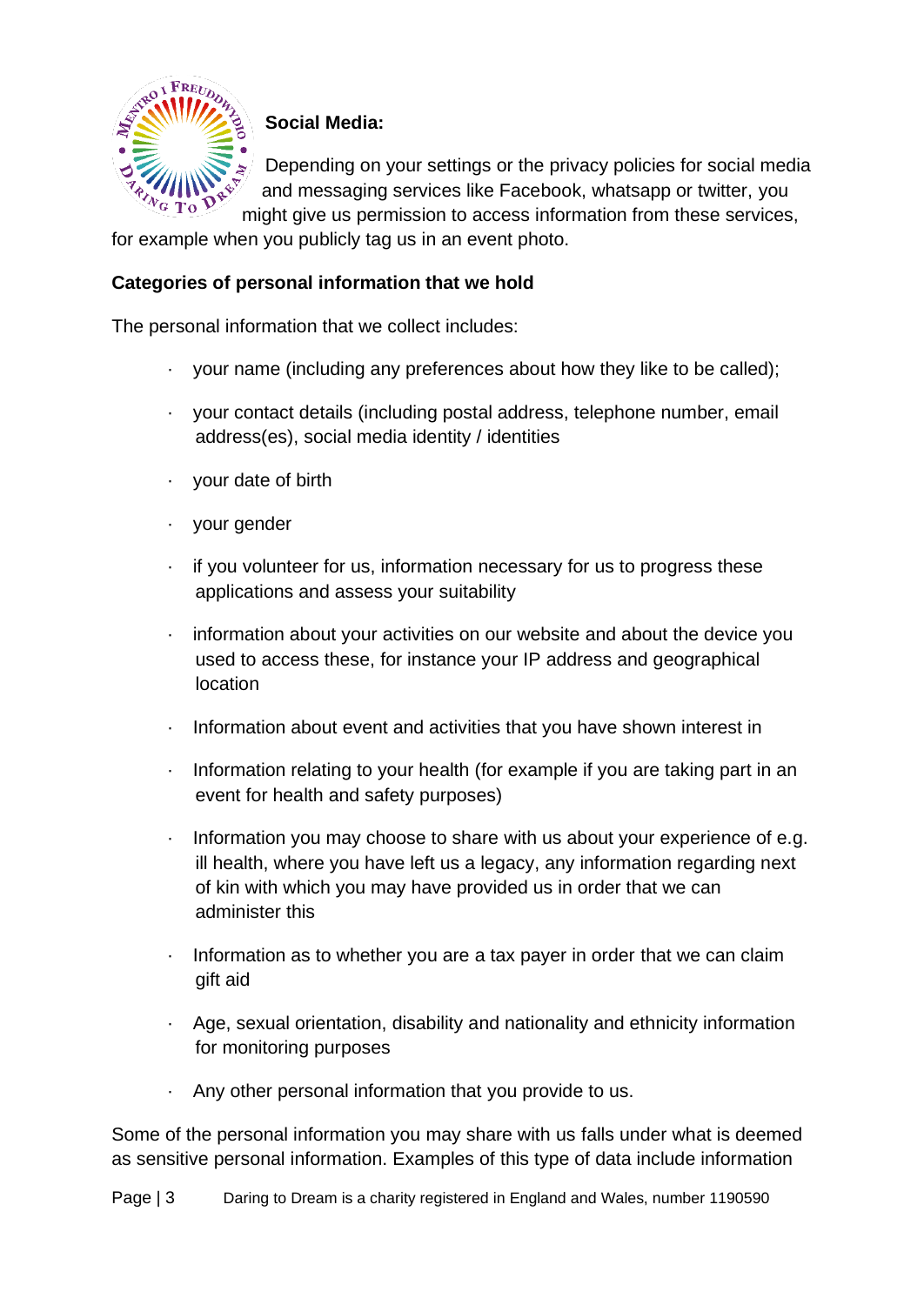

about health, race, religious beliefs, political views, trade union membership, sex life or sexuality and genetic / biometric information. This information is subject to even stricter rules than ordinary personal information and you can be assured that any sensitive information you choose to give will be kept confidential and

only used in accordance with this privacy notice. In the unlikely event that we collect this type of information about you, we will seek your consent.

## **The personal data of children and vulnerable adults**

We do not collect data for children under the age of 18 years old; we provide a privacy notice to their parents / guardians and only communicate with them directly.

We take great care also with data relating to vulnerable adults.

## **The lawful basis for processing personal information**

| Legal<br>obligation            | This applies where we need to collect an use your personal<br>information to comply with applicable laws and regulations                                                                                                                                                                                                                                           |
|--------------------------------|--------------------------------------------------------------------------------------------------------------------------------------------------------------------------------------------------------------------------------------------------------------------------------------------------------------------------------------------------------------------|
| Legitimate<br><b>interests</b> | We may collect and use your personal information to further<br>our legitimate business interests. We only do this where we<br>are satisfied that your privacy rights are protected<br>satisfactorily. We're committed to putting you in control of<br>your data and you're free at any time to opt out from any<br>activity we're undertaking on this legal basis. |
| <b>Consent</b>                 | We may (but usually do not) need your consent to use your<br>personal information. You can withdraw your consent by<br>contacting us (see below).                                                                                                                                                                                                                  |
| <b>Public task</b>             | Although we are not a public body, we do collect and use<br>some personal information where this is necessary to<br>perform tasks that are in the public interests.                                                                                                                                                                                                |
| <b>Vital interests</b>         | This only applies in the rare instance where we need to<br>process personal data in order to protect someone's life.                                                                                                                                                                                                                                               |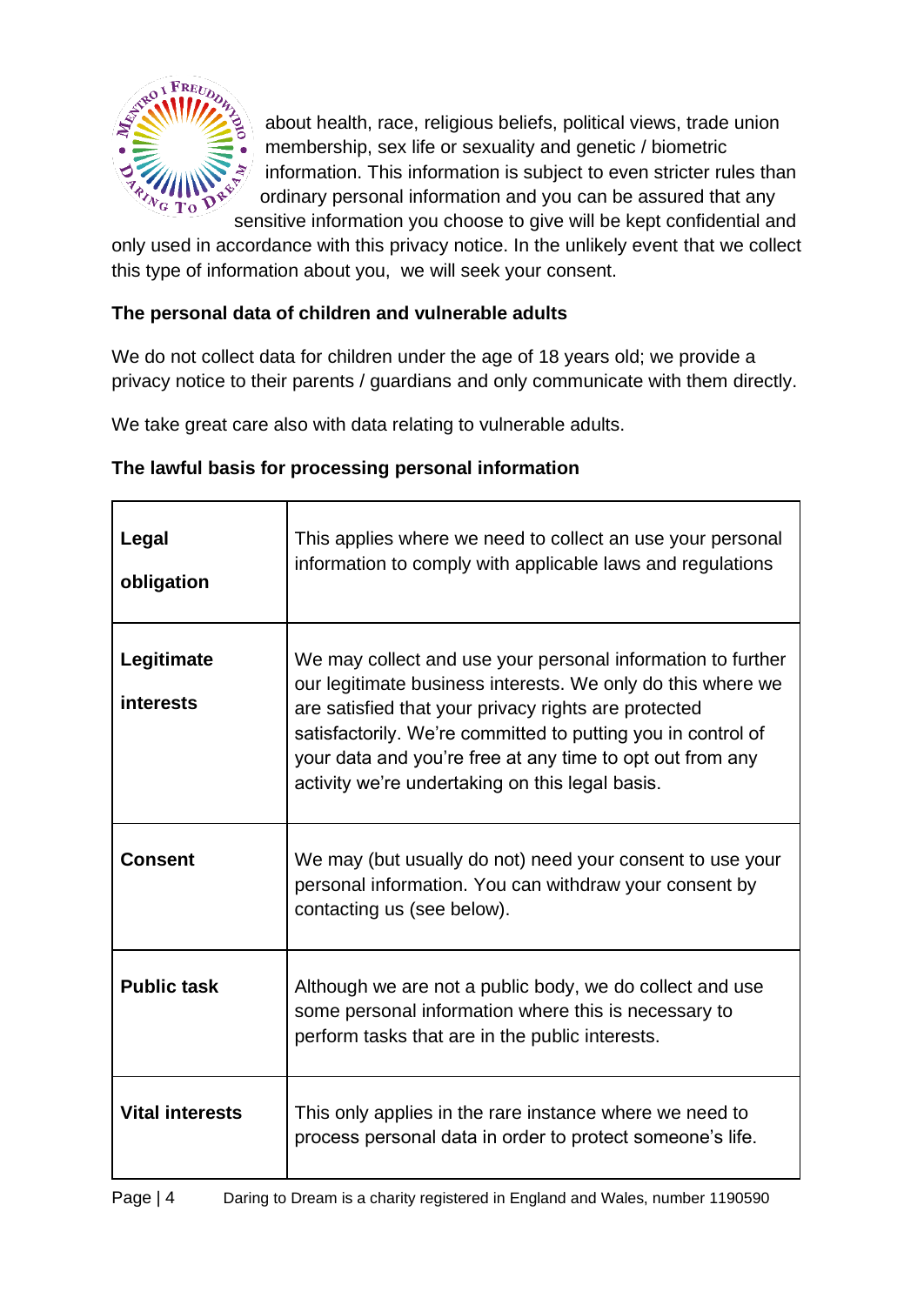

# **Why do we collect and use personal information?**

We collect and use personal information for the following purposes, relying on the specific lawful bases set out in the table below:

| Why                                                                                                                                                  | <b>Legal Bases</b>                       |
|------------------------------------------------------------------------------------------------------------------------------------------------------|------------------------------------------|
| To provide you with products, services or information you<br>asked for                                                                               | Consent<br>Legitimate interests          |
| To administer your donation or support your fundraising,<br>including processing Gift Aid                                                            | Legitimate interests<br>Legal obligation |
| To keep a record of your relationship with us                                                                                                        | Legitimate interests<br>Legal obligation |
| To respond to or fulfil any requests, complaints or queries<br>you make to us                                                                        | Legitimate interests<br>Legal obligation |
| To better understand how we can improve our services,<br>products, or information by conducting analysis and<br>market research                      | Legitimate interests                     |
| To manage our events                                                                                                                                 | Legitimate interests<br>Legal obligation |
| To send you correspondence and communicate with you,<br>including updating your contact details (see "Keeping your<br>information up to date" below) | Consent<br>Legitimate interests          |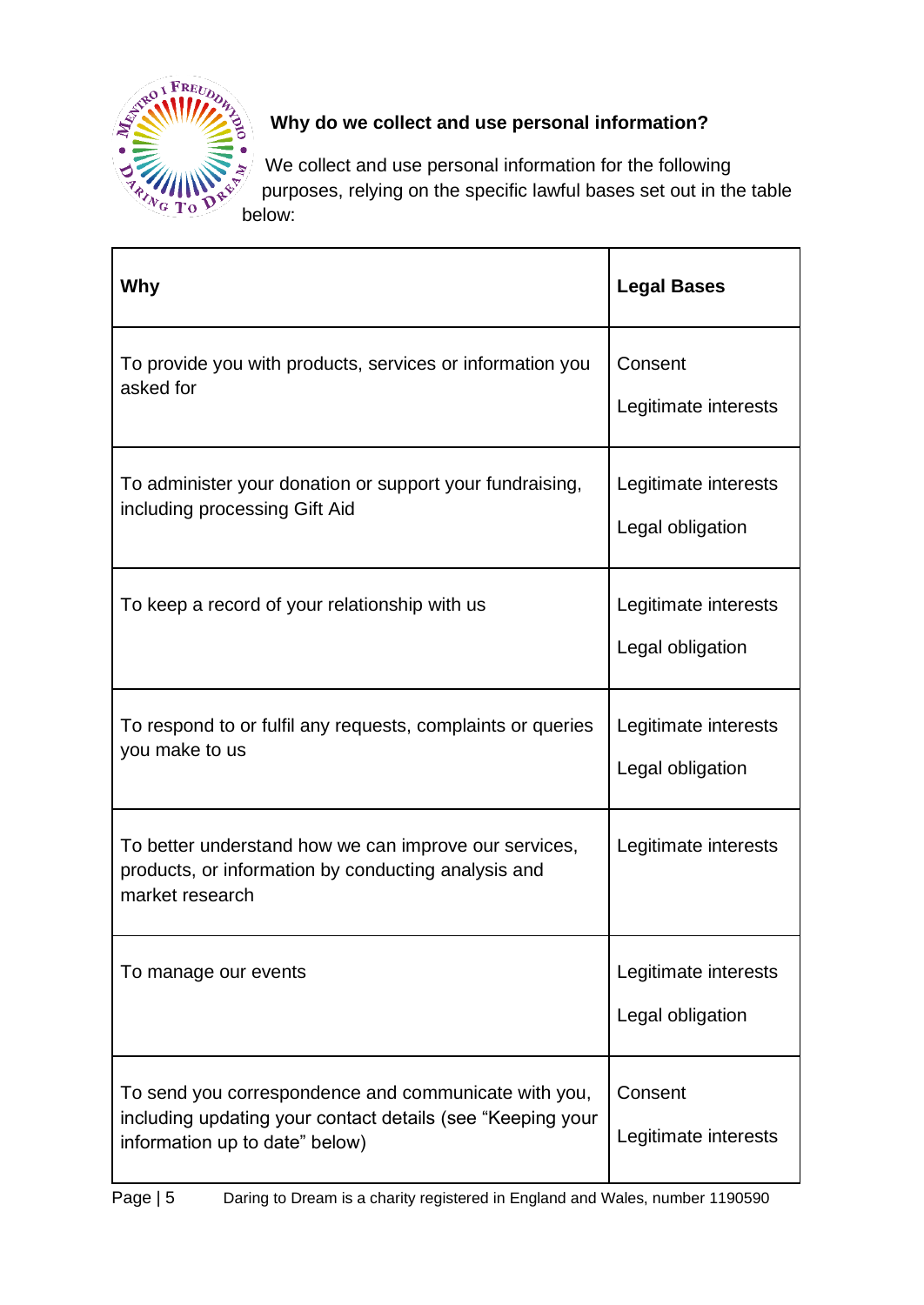

| To undertake analysis and profiling our supporters using<br>personal information we already hold                                                                                                          | Legitimate interests                                               |
|-----------------------------------------------------------------------------------------------------------------------------------------------------------------------------------------------------------|--------------------------------------------------------------------|
| To administer our website(s) and to troubleshoot, perform<br>data analysis, research, generate statistics and surveys<br>related to our technical systems                                                 | Legitimate interests                                               |
| To generate reports on our work, services and events                                                                                                                                                      | Legitimate interests<br>Legal obligation                           |
| To safeguard our trustees and volunteers                                                                                                                                                                  | Legal obligation                                                   |
| To monitor website use to identify visitor location, guard<br>against disruptive use, monitor website traffic and / or<br>personalise information which is presented to you                               | Consent<br>Legitimate interests                                    |
| To audit and administer our accounts                                                                                                                                                                      | Legal obligation                                                   |
| To meet our legal obligations to regulators, government<br>and / or law enforcement bodies                                                                                                                | Legal obligation<br>Legitimate interests                           |
| To otherwise carry out the day-to-day operations of our<br>organisation efficiently including managing our financial<br>position, capability, planning, communications, corporate<br>governance and audit | Legal obligation<br>Legitimate interests<br><b>Public interest</b> |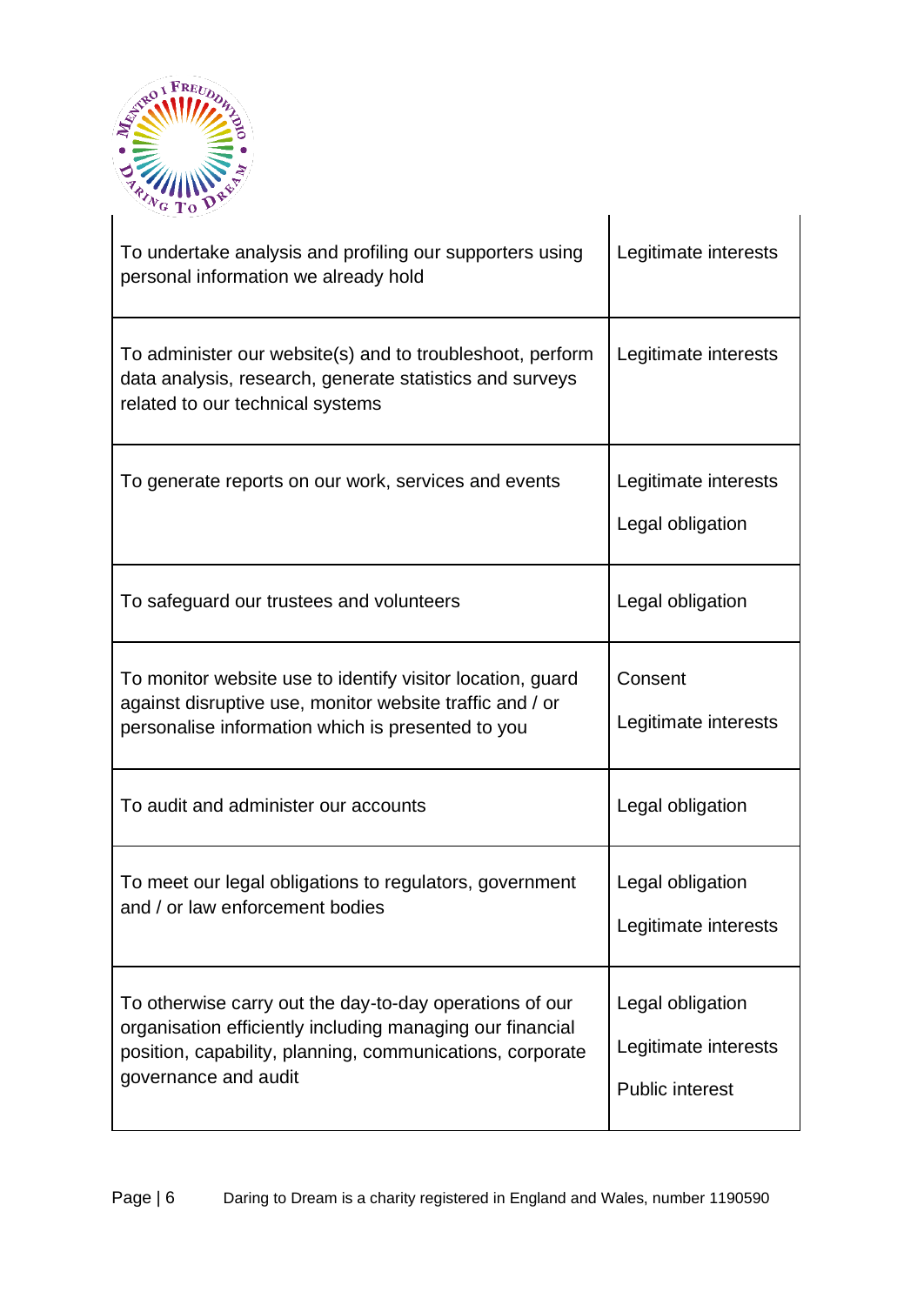

| To train and develop our trustees and volunteers             | Legal obligation<br>Legitimate interests |
|--------------------------------------------------------------|------------------------------------------|
| To prevent and respond to actual or potential fraud or       | Legal obligation                         |
| illegal activities                                           | <b>Public interest</b>                   |
| To establish, exercise or defend our legal rights or for the | Establish, exercise                      |
| purpose of legal proceedings in which we may be involved     | or defend legal rights                   |

 $\mathbf{L}$ 

## **Sending marketing communications**

Our marketing communications include information about our work, campaigns and requests for donations or other support. (Occasionally we may include information from partner organisations or organisations who support us, in these communications).

We operate an "opt-in only" communication policy for electronic communications. This means we will only send out electronic marketing communications to those who have stated they are happy for us to do so.

We may send marketing communications to you by post or telephone as long as you have not opted-out, and we feel there is a legitimate interest in you receiving the communications.

#### **Events and fundraising**

When you have asked for details of one of our events, we will send you information including, where relevant, ideas for fundraising and reminders on key information about the activity.

Where you signed up for an event with a third party (for example the Cardiff 10K) and told the event organiser that you wish to fundraise for us, we may contact you with information and support for your fundraising for that event.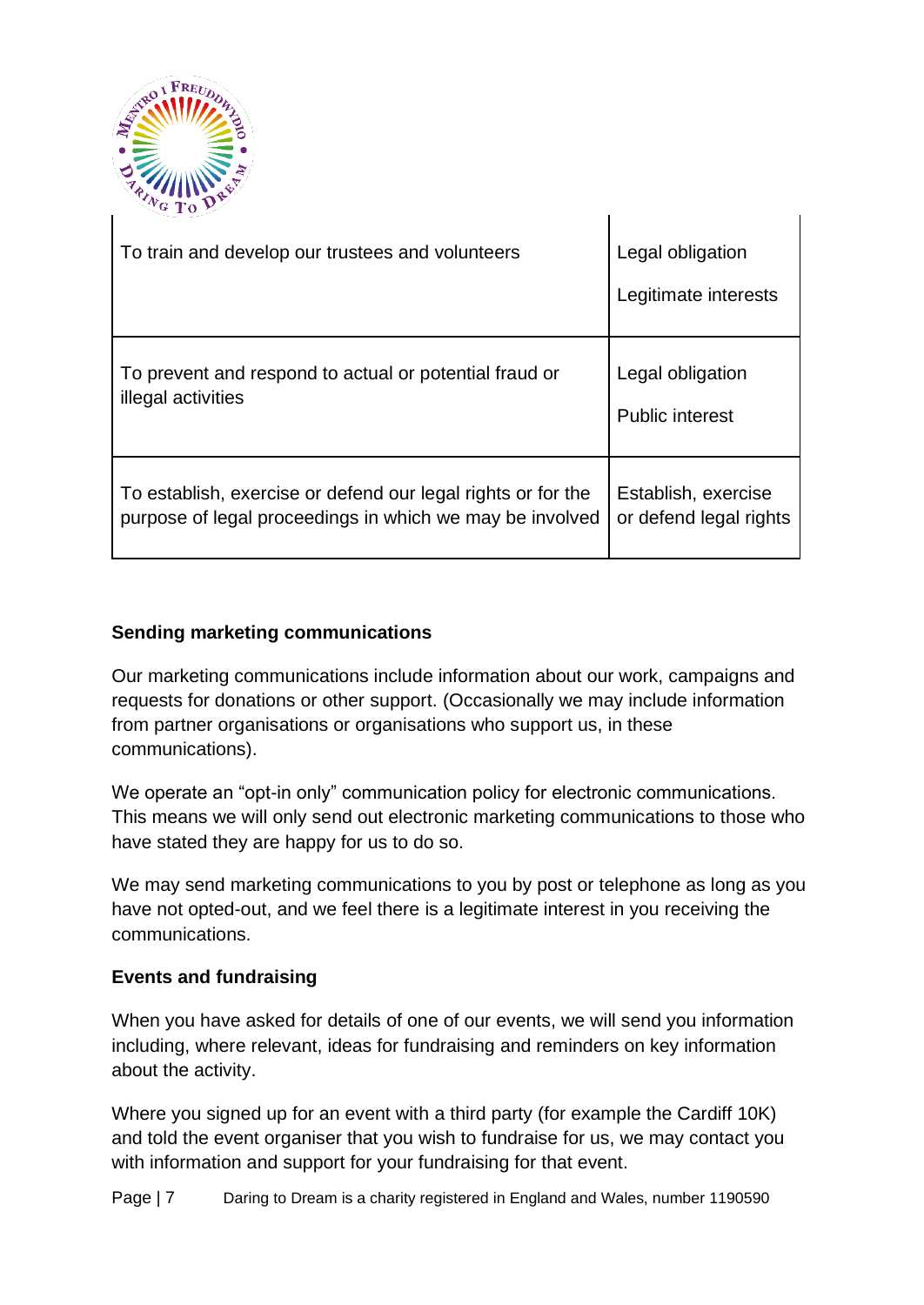

## **Managing your contact preferences**

We make it easy for you to tell us how you want to communicate, in a way that suits you. Our forms have clear marketing preference questions, and we include information on how to opt out when we

send you marketing. If you don't want to hear from us, that's fine, and you can change your preferences at any time. Just let us know when you provide your data or contact us via daringtodream@learningpathways.info .

If you have decided that you don't want to be contacted for marketing purposes, we may still need to contact you for administrative purposes. This may include where we are processing a donation you've made and any related Gift Aid, thanking you for a donation or participation in an event, or keeping in touch with you about volunteering activities you are doing for us.

## **Sharing your personal information with third parties**

A number of third parties may have access to your personal information or we may share it or send it to them. This includes:

- · If you are a legacy giver, we may share information with co-beneficiaries
- · Analytics and search engine providers
- · Our professional advisers
- · IT service providers

We may also be required to share personal information with regulatory authorities, government agencies and law enforcement agencies. We will use reasonable endeavours to notify you before we do this, unless we are legally restricted from doing so. We do not sell, rent or otherwise make personal information commercially available to any third party.

## **Transfers outside the European Economic Area (EEA)**

We do not send personal data outside the EEA. None of the service providers we use are based outside of the EEA.

#### **Keeping your information updated**

We really appreciate it if you let us know if your contact details change.

#### **How long we keep personal information**

Our policy is to not hold personal information for longer than necessary.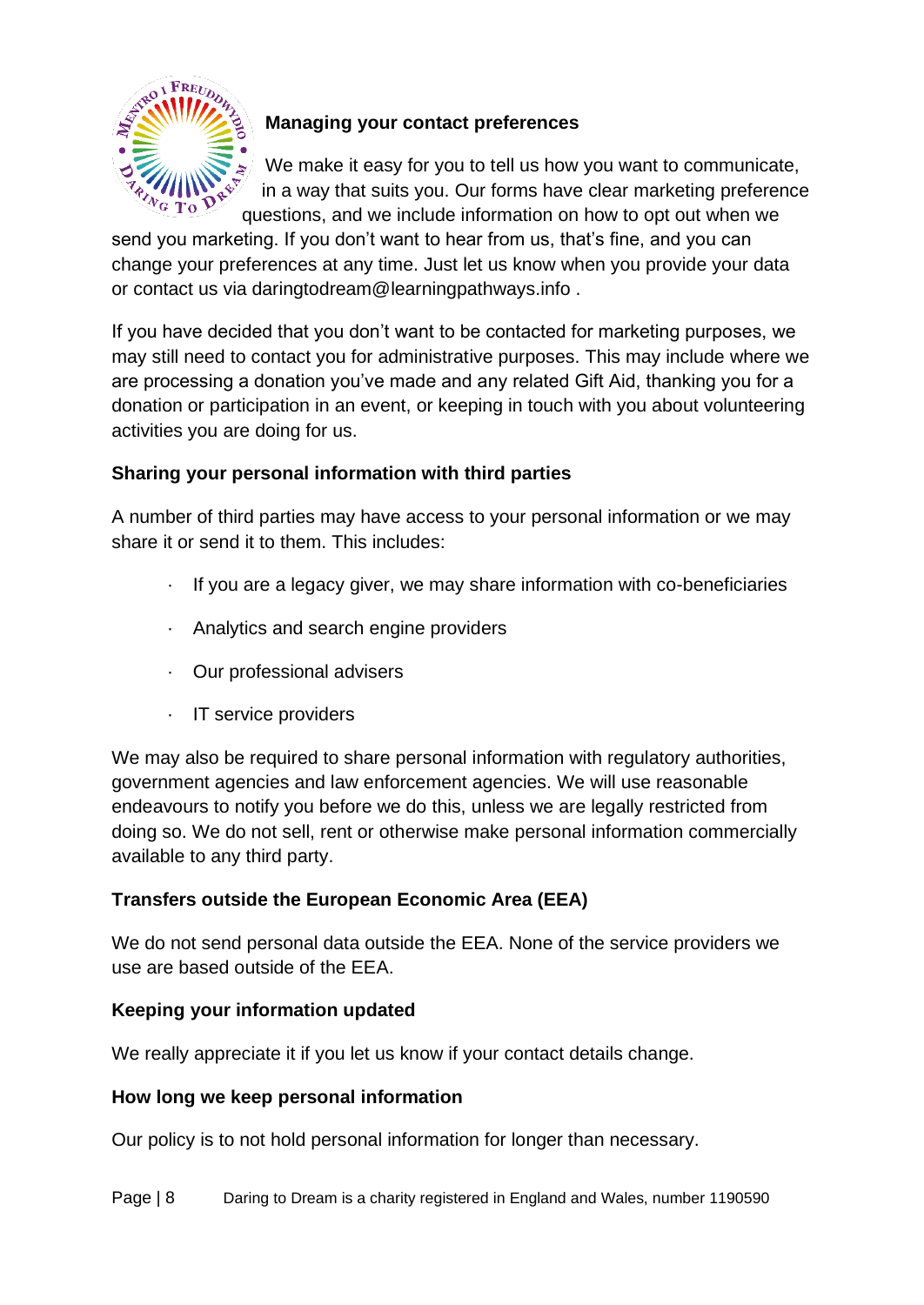

# **How we ensure personal information is secure:**

We are strongly committed to information security and we take reasonable and appropriate steps to protect personal information from unauthorised access, loss, misuse, alteration, or corruption.

## **Your privacy rights**

You have a number of rights in relation to your personal data which we have. Not all of the rights apply in all circumstances. If you wish to exercise any of the rights, please contact us in the ways detailed below:

- · You have a right of access to the personal information we hold about you
- · You have the right to ask us to correct any information we hold about you that you think is wrong or incomplete
- · You have the right to object to any processing of your personal information where we are relying on a legitimate interest to do so and you think your rights and interests outweigh our own and you wish us to stop. There may be legal or other legitimate reasons why we need to keep or use your information. If this is the case, we will consider your request and explain why we cannot comply with it. You can ask us to restrict the use of your personal information while we are considering your request.
- · You have the right to object if we process your personal data for the purposes of direct marketing. If you no longer want to receive our communications, please contact us.
- · You have the right to ask us to delete your information. This is also known as the right to be forgotten or to erasure. We will not always agree with this request since there may be legal or other legitimate reasons why we need to keep or use your information. If this is the case, we will consider your request and explain why we can not comply with your request. You can ask us to restrict the use of your personal information while we are considering your request.
- Where our processing of your personal information is based on your consent, you have the right to withdraw it at any time. Please contact us if you want to do so.
- · You may have a right to obtain the personal information that you have given us in a format that can be easily reused and to ask us to pass this personal information on in the same format to other organisations. Please contact us to find out if this right applies to you.